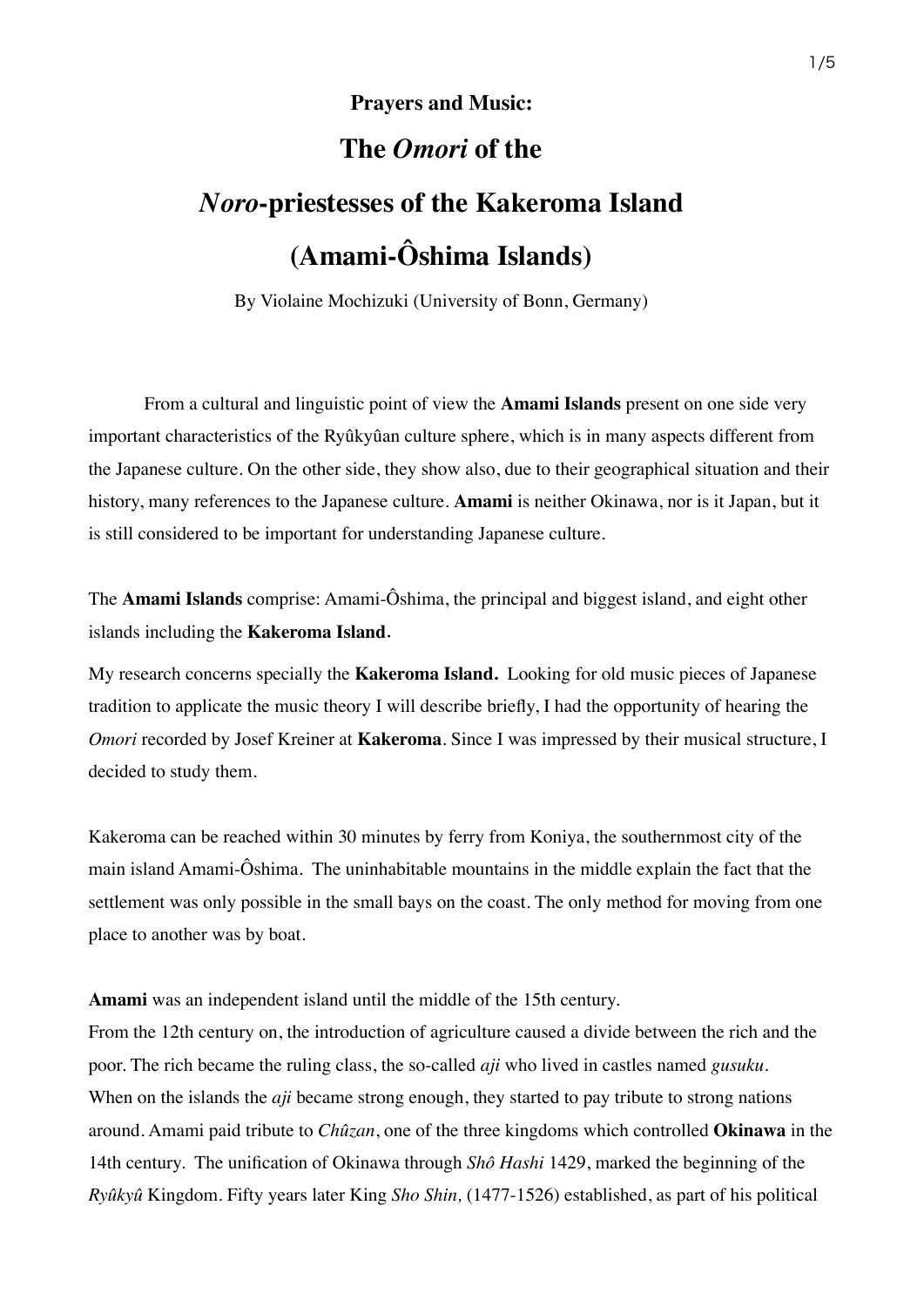system, a centralised hierarchy of priestesses headed by his sister, who took the title of *Kikoe Ôkimi*. Under *Kikoe Ôkimi* came a number of high-ranking priestesses, the *Ôamushirare* and so on. The *noro* were the lowest in the priestess ranking*.* The relation brother-sister, called *onari,* is typical for Okinawa, and explains the fact, that it was always the sister of the monarch, lord or village chieftain who was chosen to assume the role of priestess. The function was handed down within the main branch of a family.

In 1571 King *Shô Gen* succeeded to put the islands under its control. The *noro* system was applied throughout the island. There was a *noro* in almost every village, and some of them were authorized to travel to the **Shuri,** the capital of the *Ryûkyû* Kingdom, to receive a *jireisho,* a written of appointment, from the *Kikoe Ôkimi.* The *noro* were divided in two groups: the *Suda-*group in the northern region, and the *Masuji* group in the southern region. **Kakeroma** belongs to the Southern Masuji group.

**Amami** was invaded by *Satsuma* in 1609. Until the beginning of the Meiji-Era, it suffered under the domination of the *Shimazu clan. Satsuma* seemed to have had no concern with the needs of the people and tried to subjugate them. At the beginning the *noro* system persisted and the entitled *noro* continued to travel to Okinawa to fetch their *jireisho*. However the political influence of the *noro* on the population was so important that it became necessary to break the old *Ryûkyû* system based on family relationship, and *Satsuma* forbade the *noro* to sail to **Okinawa**. Then the *noro* lost the possessions due to their function (paddy fields, etc.) and finally they were forbidden to practice the cult, were oppressed and persecuted. For the inhabitants of the **Amami** Islands, the *Satsuma* domination corresponded to a period of almost total encapsulation from the rest of the world. The *Meiji* era changed very little in this matter. The isolation was absolute especially in the southern part of the island and at **Kakeroma,** since the **strait of Ôshima** was used as a military harbor and as it was forbidden to penetrate this zone. In1945 the islands were divided from mainland Japan, and went under American control. In 1953, as **Amami** was returned to Japan, researchers began to deal with the culture of **Amami.** Even forbidden to do so, the *noro* had continued to pray and practice their ceremonies secretly, so that a part of the prayers still existed.

Nowadays all the *noro* have disappeared.

The *omori* prayers were recorded by **Joseph Kreiner** during his fieldwork on the village organization at **Kakeroma** in 1962. Since he is not an ethnomusicologist, the recordings were made quite fortuitous. There are only few pieces of the villages **Osai** and **Ketomi.** Because external influence was practically nonexistent, it can be assumed that the *omori* recording by **Josef Kreiner**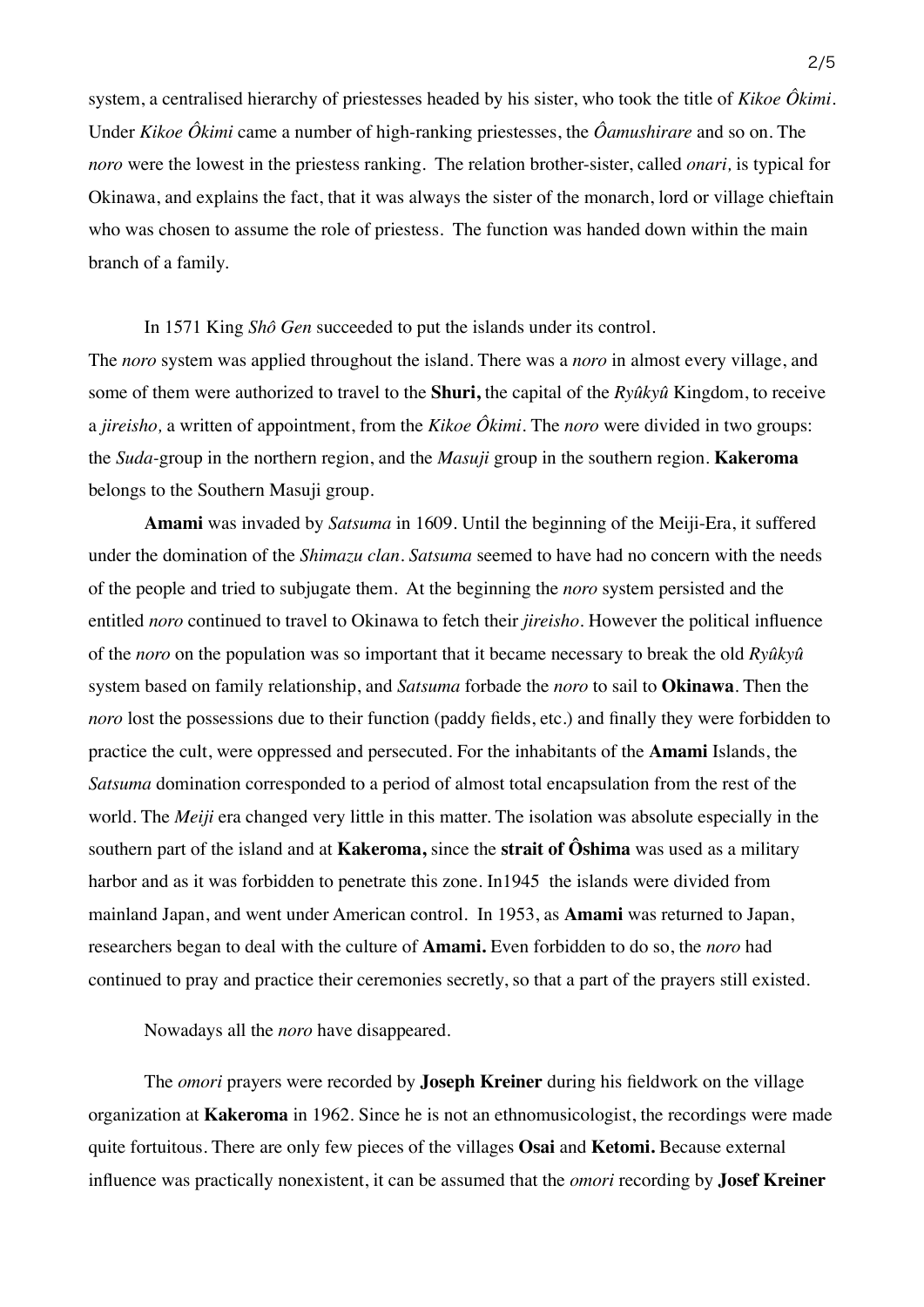are of inestimable value and are considered unique by the Japanese researchers. The most important ceremonies where the *Omori* were chanted are the *Omuke* and *Ohori*. These rites took respectively place yearly in the second and fourth month of the moon calendar at a *mizunoe* day. Once a year, the gods living in the *nirai-kanai*, a mystical place situated eastward beyond the sea, are believed to come to visit the islands. They are ceremonially received during the *omuke* (jap. o-mukae お迎え). Two months later they are bed farewell during the *ohori* (jap. o-okuri お送り) when they sail back to the *nirai-kanai.*

For the *ohori* the priestesses go to the seashore in the evening, where they don their white ceremonial dress. After they have sung *ohori no omori*, they drink *mishaku*, the holy sake, and eat vegetables, tôfu and pickled fish. Then they take *susuki* twigs and looking eastwards they say some prayers swaying three times the *susuki* twigs and the gods depart. If the priestesses are too kind to the departing gods, it will be too difficult for them to leave and the swaying of twigs means that the priestesses almost quarrel with the gods, so that they can leave easier.

From the musical point of view the *omori* belongs to the category of the *Litany*, the oldest category of songs in the world.

The analyzing method I use in my thesis was developed by **Ivar Schmutz-Schwaller**, a Swiss researcher who lived in **Cologne** until his death (2000), in many years of painstaking work. The origin of his fundamental research lies in the difficulties he met to transcribe the old Syriac songs because the methods of analysis in use were not applicable to these microorganisms. He discovered the importance of the musical accents and impulses and developed a method to reconstruct the musical structure of the melody. I will now explain in a few words the different steps of the analysis and the results that can be obtained:

- 1. The first step consists of determining the pitch and the musical quantity (the smallest rhythmic unit) of each note: each musical impulse will be counted, one after another until the result is absolutely definite. Fundamentally we take the eighth note as base for the counting steps (These steps can be binary or ternary).
- 2. The next step consists in analyzing the groups of the so-called "**metric verses**": the objective is to determine the formal musical argumentation (logic and succession). This step constitutes the heart of the analysis.

The following questions have to be posed: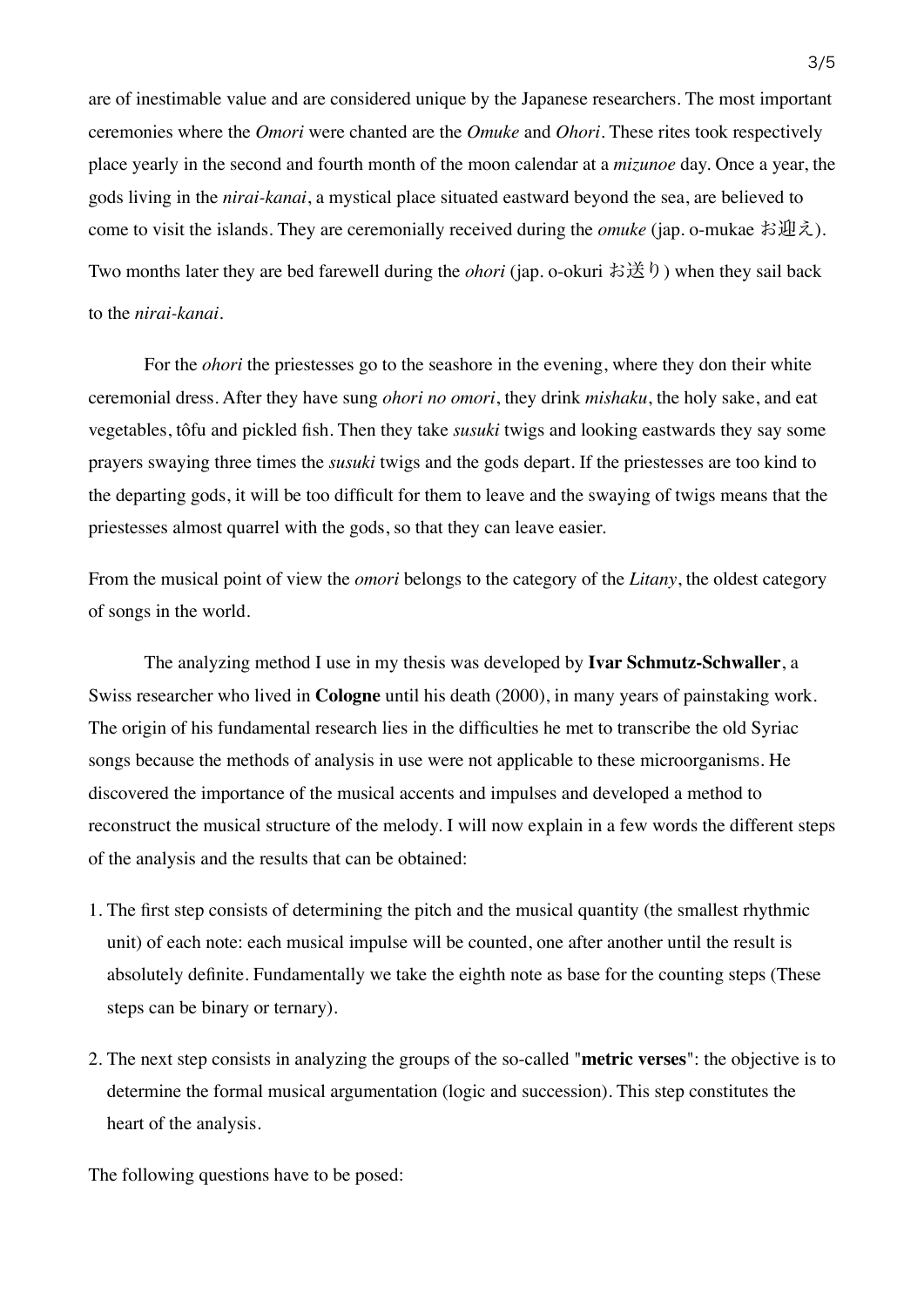Which groups belong together and what are the specific characteristics of their togetherness? What is their relation to the other groups?

There are only four structural levels:

- the *beginnings*

- the *continuation* or *complement*
- the *returns*
- and finally the *arriving* or *cadencing (closing)* parts.
- 3. The **syntax,** the following analysis and the overall level of the pieces are all built on base of the **metric verses**

If I try to compare the method with a text analysis, I would say that the first step counts the syllables, one after another, the second tries to explain the structure of the sentence and the third step studies the structural arrangement of the complete text.

The results make it possible to examine the piece by means of the following analysis: the course of the melody, the synopses, the comparison of different strophes, the text versus music analysis (sometimes the text rhythm stands to the fore whereas the others levels are quasi turned off)

In Europe a tendency to symmetry can be observed in the music traditions since the 16th century. Remarkable is that the *omori* recorded by **Kreiner** have an asymmetrical construction. They use inlet of ternary (three beats) quantities during the binary (two beats) progression at different levels like a multistory building, a musical piece can show several architectonic levels of counting. Asymmetry confers a singular liveliness to the music.

In summary it can be said that the *omori* must be very old. Determining their very exact age would require an extensive musical analysis of Okinawa, Japan and possibly the surrounding areas too. Like in ethnology or archeology, the musical tradition of a country cannot be defined until all its building blocks have been brought together.

NHK has published an anthology in 1993, the Nihon Min'yôtaikan 日本民謡大観, where the *omori*  of **Kakeroma** were transcribed for the first time. In 1995, I have spoken to the author of the *omori*  transcriptions at the NHK in Tôkyô and he confessed to me that he had to face many rhythmic problems that he was unable to solve. The present theory shows that these problems are solvable.